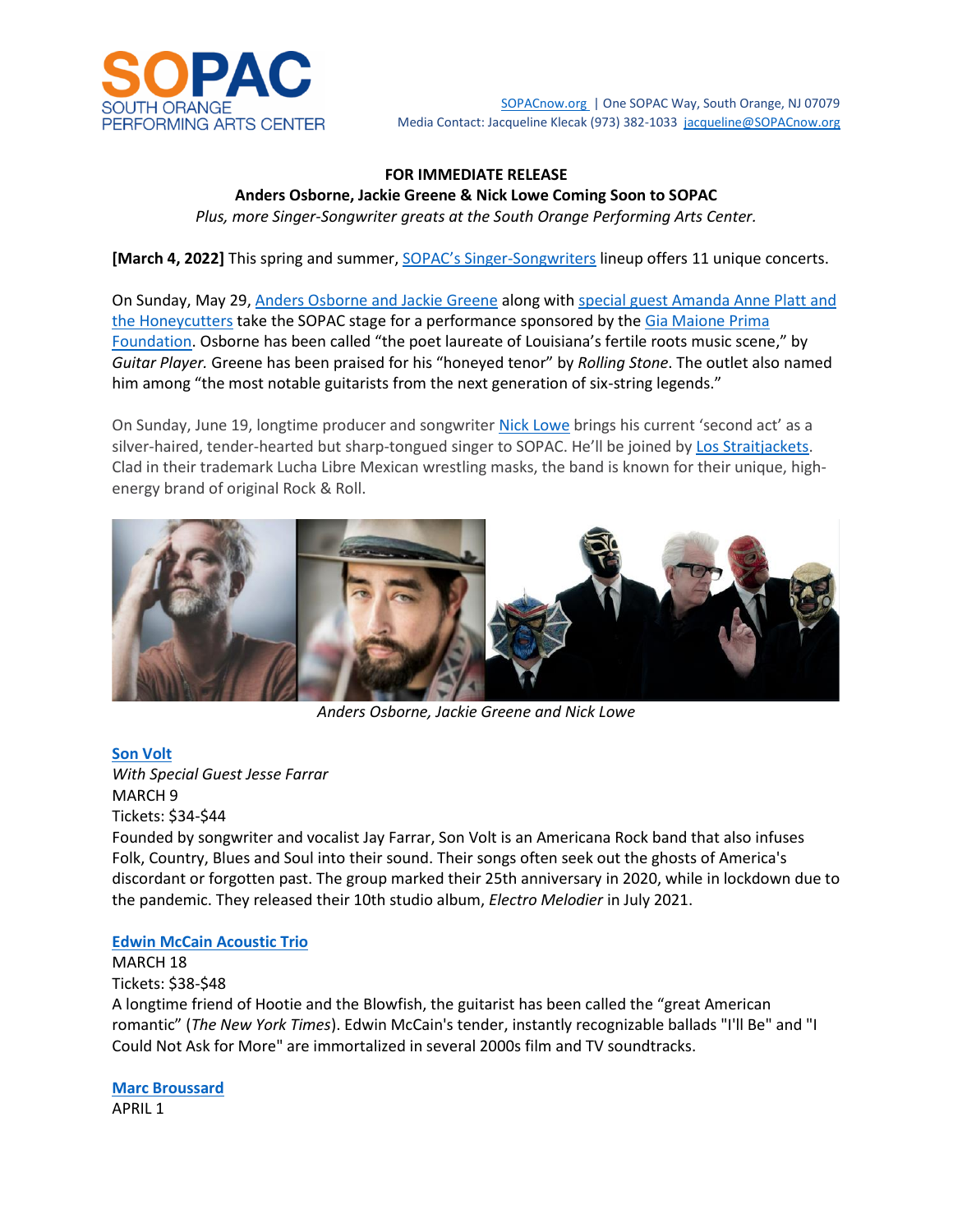Tickets: \$35-\$45

Marc Broussard's signature "Bayou Soul" style and rich voice are influenced by his Louisiana roots and musical father, a guitarist for the Soul band The Boogie Kings.

**Shovels & Rope: The Manticore Tour**

APRIL 8 Tickets: \$29-\$39

Shovels & Rope channel Country, Folk, Bluegrass, Americana and Blues through a nervy Indie Rock prism. Partners musically and in life, this duo composed of Michael Trent and Cary Ann Hearst combines threads from their solo careers in the harmonious music they mix together. Their new album *Manticore* is out now.

# **The Milk Carton Kids**

APRIL 9 Tickets: \$35-\$45

With pure tones, entwined acoustic guitars and rootsy songwriting, The Milk Carton Kids weave a captivating spell. The harmonious sound of the twice Grammy Award-nominated Indie-Folk duo has earned them comparisons to Simon & Garfunkel and the Everly Brothers. Their engaging live shows have a touch of comedy with Smothers Brothers-esque banter.

# **Suzanne Vega: An Evening of New York Songs & Stories**

APRIL 21 Tickets: \$39-\$195 (VIP Packages Available) The Grammy Award-winning artist with her restrained Folk-Pop sound celebrates her career-spanning live album, *An Evening of New York Songs & Stories*, in an intimate concert.

## **Anders Osborne and Jackie Green**

with special guest Amanda Anne Platt and the Honeycutters MAY 29 Tickets: \$38-\$55 Friends Anders Osborne and Jackie Greene are gifted as both singer-songwriters and guitarists. Join

them for this evening of old-fashioned tune trading. *This performance is sponsored by the Gia Maione Prima Foundation, which supports and encourages an appreciation for American jazz, American popular music and jazz performance as well as the fine arts, particularly in Louis Prima's hometown of New Orleans and New Jersey, where Gia Maione grew up. This event exemplifies the Foundation's mission of supporting the arts since 2011. "We are thrilled to support SOPAC in bringing live performances by these great artists" said Anthony J. Sylvester, Trustee and Partner at Florham Park based law firm Sherman Atlas Sylvester & Stamelman, LLP.*

## **Joan Osborne**

JUNE 10

Tickets: \$38-\$48

The multi-platinum selling recording artist and seven-time Grammy Award nominee is a soulful vocalist who has performed alongside such notable artists as Stevie Wonder, Bob Dylan, Emmylou Harris and Mavis Staples. Osborne released a collection of unheard demos and live in-studio radio recordings, titled *Radio Waves,* in February.